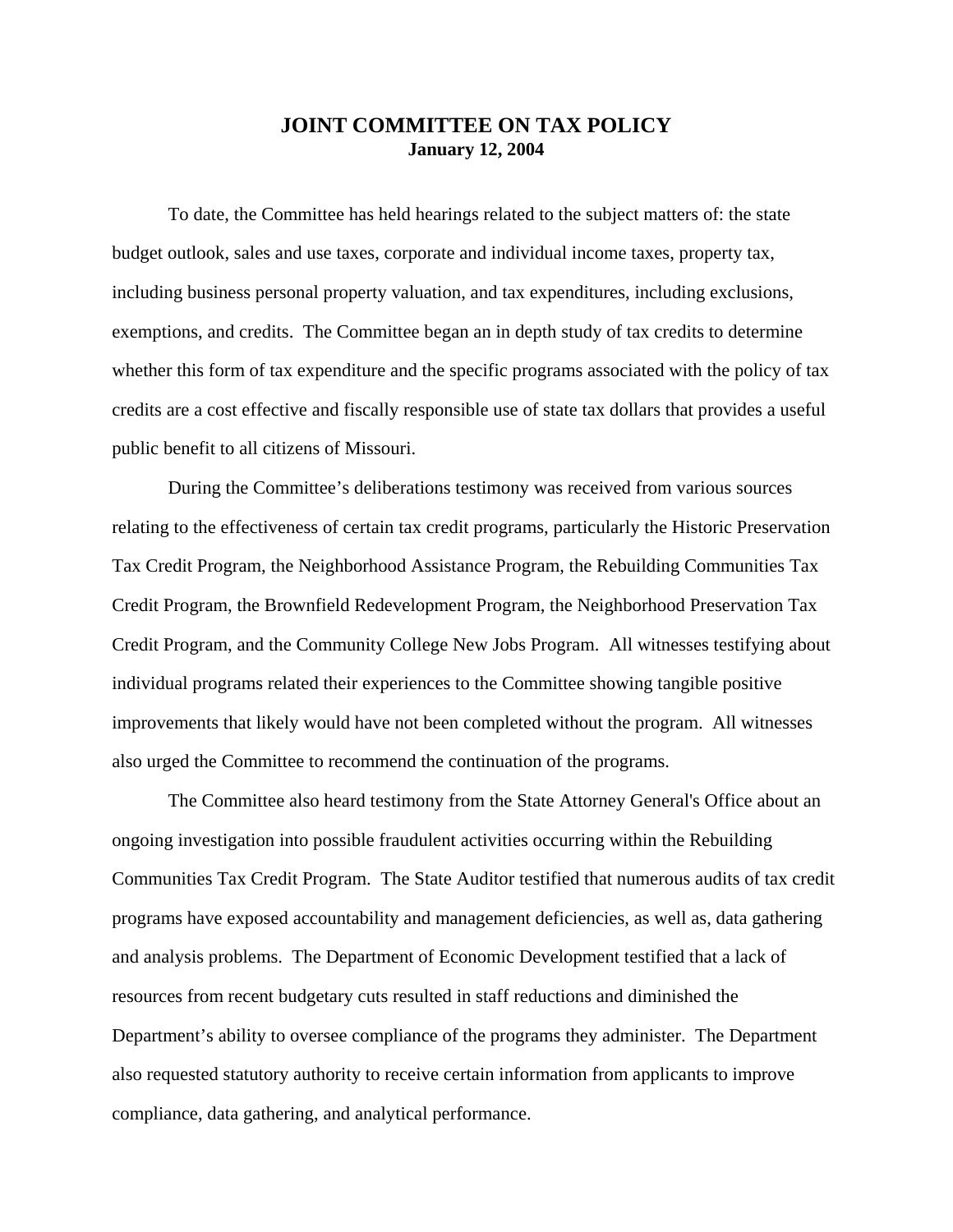The Committee also received testimony from an individual citizen who claimed to have been manipulated into falsely applying for benefits through the Rebuilding Communities Tax Credit Program by another individual in an attempt to defraud the state of tax credits. In his testimony the individual exposed a process that took advantage of the lack of proper safeguards and checks and balances in the Rebuilding Communities Tax Credit Program. Once the witness realized that the actions could be improper, he immediately notified the Department of Economic Development. After several unsuccessful attempts to correspond with the Department, the witness notified the press. He also told the Committee that the alleged fraudulent activity could be widespread.

The Director of the Department of Economic Development, at the request of the Committee, came before the Committee for the purpose of setting forth the time line of events related to the alleged fraudulent activity and to answer questions related to tax credit compliance. The Director stated that the Department had followed a timely investigation into the allegations and that he had since implemented a department-wide review of the tax credit compliance process.

From the information received from testimony and from further deliberations of the Committee and the realization of the need for immediate attention and action to provide tax credit accountability and review, your Joint Committee on Tax Policy submits the following recommendations:

## RECOMMENDATIONS

**Committee Recommendation 1**. The tax credits existing in current law are frequently lacking in minimum accountability measures to assure that taxpayer money is spent for beneficial public purposes. Accountability measures should be implemented to assure compliance with existing statutes.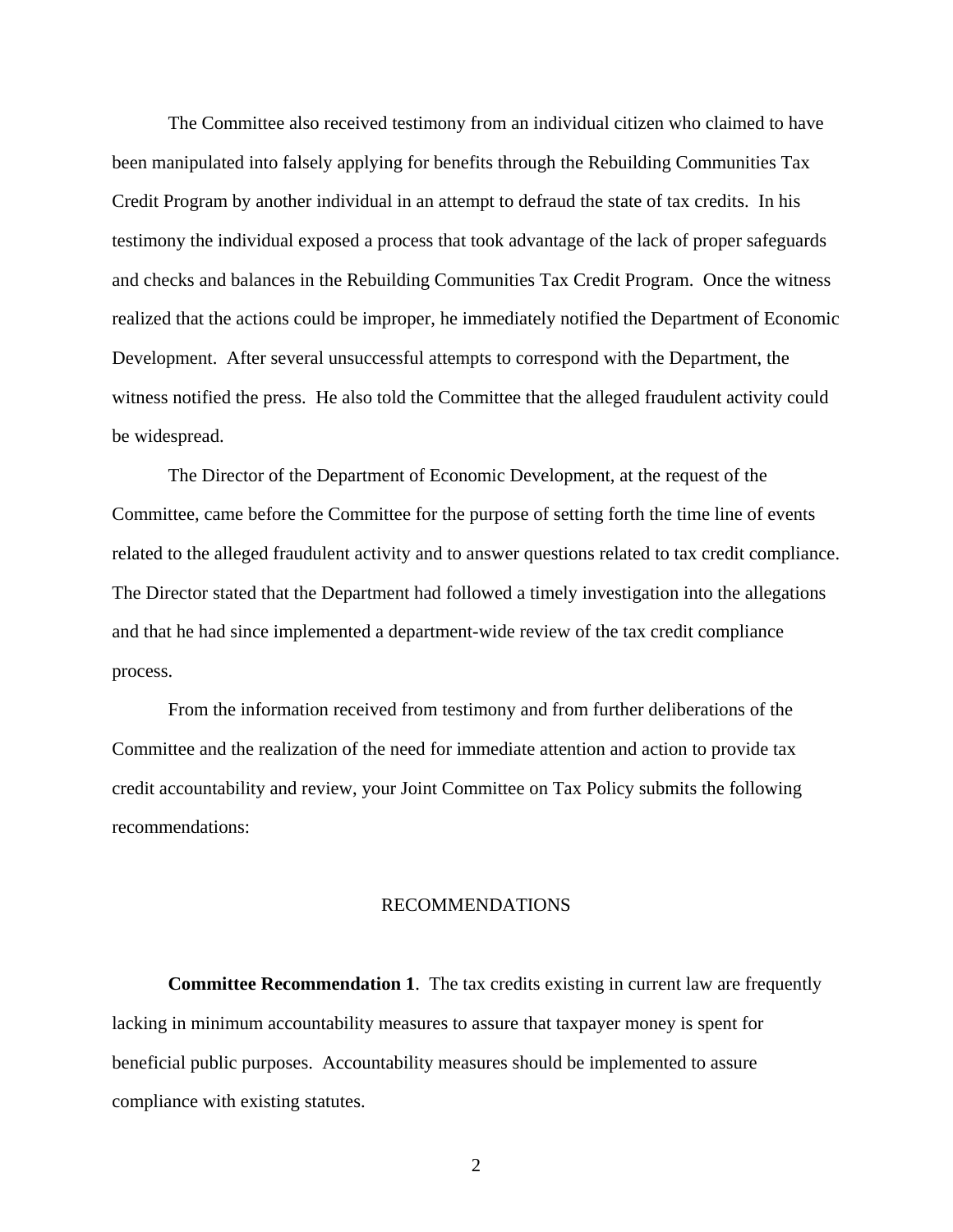Many credits have commonalities that can be generalized. A system of classifications should be established and minimum requirements for each classification should be codified. The requirements will be sufficient to verify compliance and instill confidence in the tax credit system, but should avoid undue burdens on the individuals and businesses who apply for the credits.

In addition, as some administrative agencies have already established classifications and application requirements, the proposed legislation must be mindful of the existing framework to avoid additional bureaucracy. Further, because the commonalities among tax credits are limited and other economic or legal activities may influence the system, the administering state agencies should be enabled to adapt to these changes by the implementation of rules. Any such rules should be subject to the standard rules promulgation and approval requirements.

**Committee Recommendation 2**. The state has been unable to accomplish any fundamental cost-benefit analysis, despite its auditing power, due to the lack of data reflecting the activity that occurs subsequent to the issuance of a tax credit. Proposed legislation should implement reporting requirements focused on gathering meaningful information in order to assist future legislatures in assessing the value of tax credit programs. These reporting requirements must be varied to reflect the diverse landscape of the currently enacted tax credits.

Similar to the first recommendation, these reporting requirements should avoid undue burdens on taxpayers and should be tailored to obtaining meaningful information that leads to informed analysis. The requirements should reflect the differences between economic development credits and social benefit credits that have benefits that are not revealed in the same empirical fashion. Reporting should occur over a period of time, depending on the nature of the credit. Annual reporting should be fixed to a date certain for all credits to assist in taxpayer awareness of the reporting.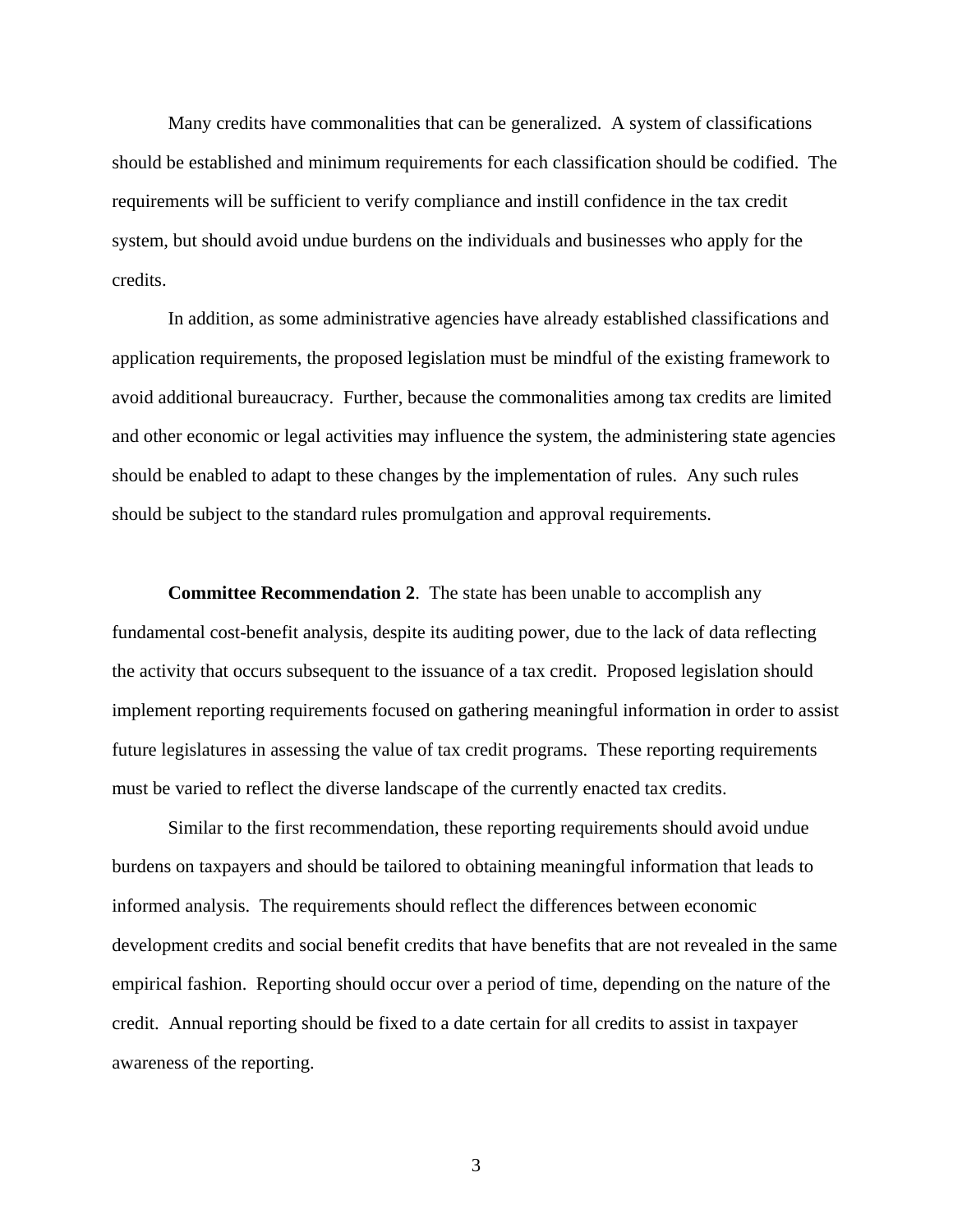Further reporting should be the duty of the recipient of the credit, and not any subsequent purchaser, in the case of a transferred credit. An exception to this rule should be made in the case of contribution based credits. These credits are obtained differently from other credits. Contribution based credits are given to the a contributor who donates money to a specific program. The state policy is the promotion of the program, and thus reporting should be the duty of the recipient of the contribution and not the recipient of the credit. Additionally, a taxpayer receiving a credit should be made aware of the future reporting requirements prior to issuance.

**Committee Recommendation 3**. In order to assure that the valuable information required by recommendation 2 will be reported, a compliance system should be implemented. Failure to meet the annual reporting requirements should result in penalties. However, as the intent of the penalties is to promote compliance with reporting, such penalties should be graduated. Further, a grace period and sufficient notice requirements must be an integral part of the compliance system. A minimum of a six month grace period and at least one notice by certified mail to the last known address of the taxpayer should be included.

Penalties must also accompany fraud in the application process. If fraud is found by a court of competent jurisdiction, penalties should be fixed at one hundred percent of the value of the credit.

For ease of collection, penalties should be assessed against a noncompliant taxpayer as of the end of the taxpayer's taxable year and due and owing as of the last date of filing of the taxpayer's return. Further collection procedures should mirror or follow the existing collection procedures for income taxes.

**Committee Recommendation 4**. Prior to approval of any tax credit application, an administering agency shall verify through the department of revenue that the tax credit applicant does not owe any delinquent taxes, including penalties and interest. Such delinquency would not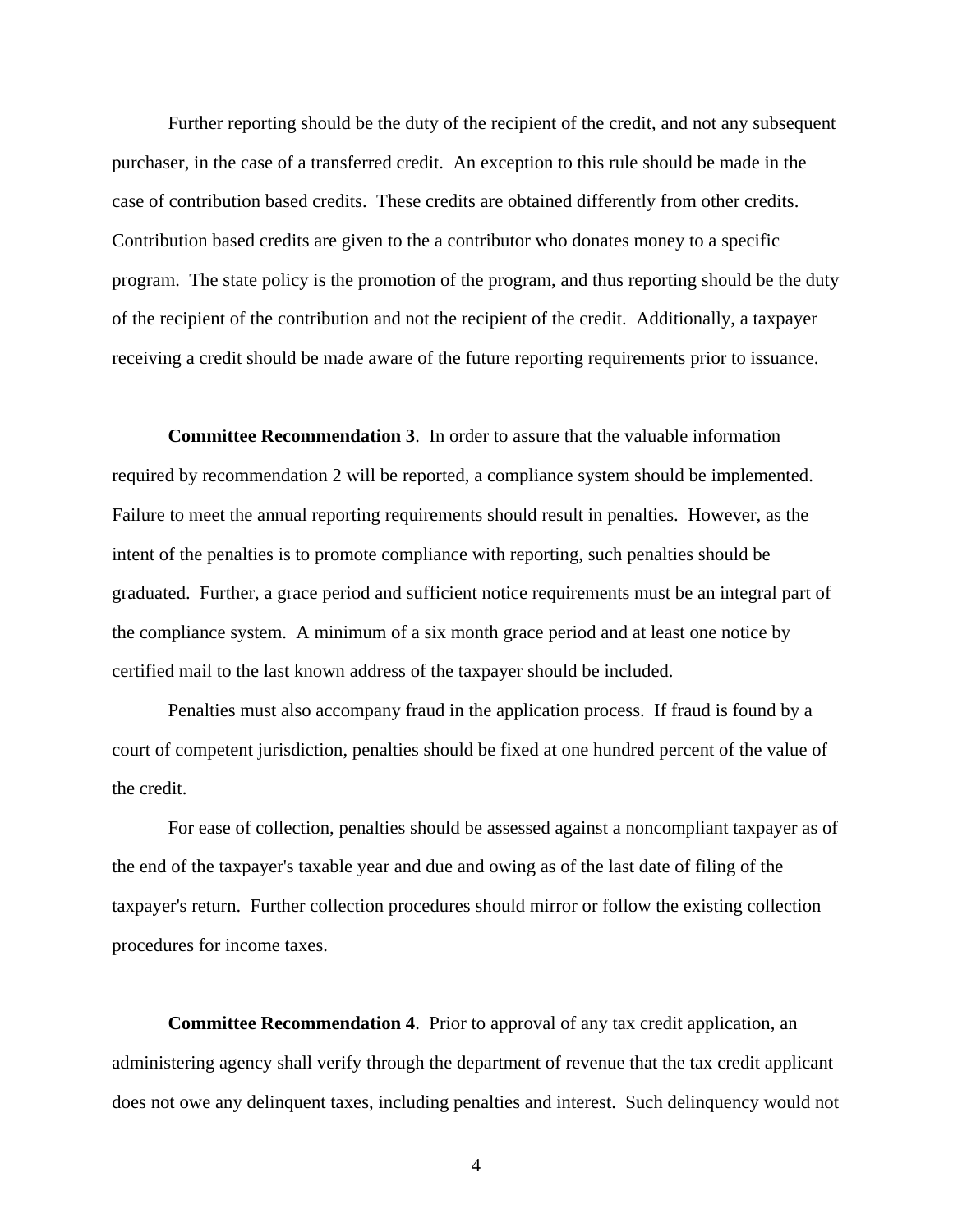affect the approval of the application for such tax credits, except that the amount of credits issued would be reduced by the applicant's tax delinquency.

**Committee Recommendation 5**. In order to assist the budgetary process in a time of fiscal crisis, legislation should require reasonable notice to the state whenever a significant number of tax credits are going to be redeemed. To facilitate this, the state should require a period of notice prior to the assessment of tax liability (the date when income tax liability is actually fixed, due and owing) whenever a large sum of credits are going to be claimed against a taxpayer's income tax liability.

**Committee Recommendation 6**. In an effort to establish openness and ensure public confidence in the tax credit programs, the minimum application requirements specified in recommendation 1 should be made open records once the credits have been issued. In the case where state approval of a credit application comes prior to actual issuance, the application data should also become open records at the time such application is approved. However, certain credit applications that involve personal information, such as a family's decision to adopt a child, should be excluded from this open record policy.

**Committee Recommendation 7**. The existing audit statutes for state sponsored cost benefit analysis should be expanded to require the same periodic examination of all credits. Current law only subjects credits administered by the department of economic development to be analyzed. Legislation should expand this in order to assess the merits of all state tax credit programs. These audits should be provided to the governor, the legislature and, specifically, the Joint Committee on Tax Policy.